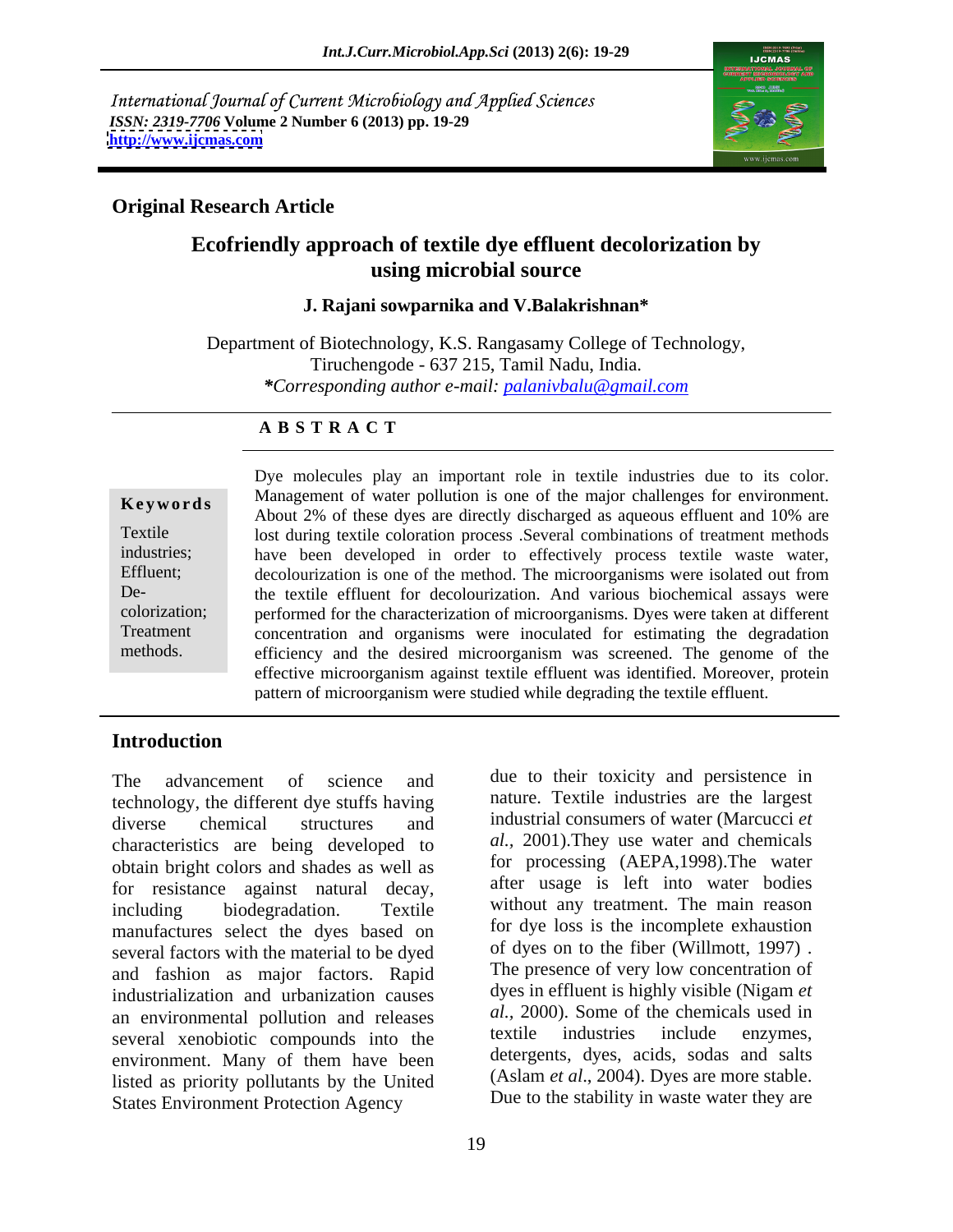not totally degraded by conventional treatments (Leisinger *et al.,* 1981)*.* Moreover textile waste water quality is **Estimation of total solids in effluent** variable with time and may include many sample types of dyes, detergents, sulphide decolorization is a challenge for textile Monterio, 2000). Moreover decolorization sample was calculated as, and degradation can also toxify the effluent effectively without leaving any residues. Bacteria and fungi along with their products such as enzymes (Whitely and Lee, 2006) and exopolymeric substances aid in bioremediation (Liao *et* 

The present investigation was to isolate **effluent sample** and identify the effective strains from the textile dye effluent collected from  $\frac{Bf}{2}$  since encreased was measured and Kumarapalayam, Erode. To achieve unfiltered sample was transferred and decolorization and detoxification of dye containing textile mill effluent varying in their pH, chemical and dye composition. Efficiency of the whole cultures in removal of color and toxicity, reduction in COD is to be studied. To perform the protein profiling of effective strain by calculated as, using SDS PAGE.

### **Materials and Methods**

#### **Collection of samples**

The sample was collected from the textile industries during the discharge of effluent in Erode district by using water bag. The sample was immediately covered tightly and preserved at room temperature for further analysis.

#### **Analysis of textile dye effluent**

## **sample**

compounds , solvents ,heavy metals and Dry silica crucible was measured and inorganic salts ,their amount depends on recorded as Wi to which 100 ml of the the kind of process that generates unfiltered is transferred and evaporated in effluent (Lopez *et al.,*1999). The hot air oven at 105°C for 1 hour. The industry as well as for waste water system, weight was recorded as  $W_f$ . The it can be overcome by using micro experiment was repeat until constant organisms (Balan, 1999; Balan and weight was obtained. Total solids of the sample was cooled in a desiccators and . The sample was calculated as,

$$
Total\, solids\,(mg/l)=\frac{Wl-WJ}{Sample\,volume\,(ml)\times 1000}
$$

 $W_i$  =initial weight of the crucible  $W_f$  =final weight of the crucible

### *al.,* 2001). **Analysis of total dissolved solids in effluent sample**

Dry silica crucible was measured and recorded as to Wi which 100 ml of evaporated in hot oven at 180ºC for 1 hour. The sample was cooled in a desiccators and weight was recorded as W<sub>f</sub>. The experiment was repeated until constant weight was obtained. Total dissolved solids of the sample was calculated as,

$$
Total solids (mg/l) = \frac{Wi - Wf}{Sample volume (ml) \times 1000}
$$

 $W_i$  =initial weight of the crucible  $W_f$  =final weight of the crucible

#### **Estimation of total suspended solids**

Total suspended solids can be obtained from subtracting the total dissolved solids from total solids.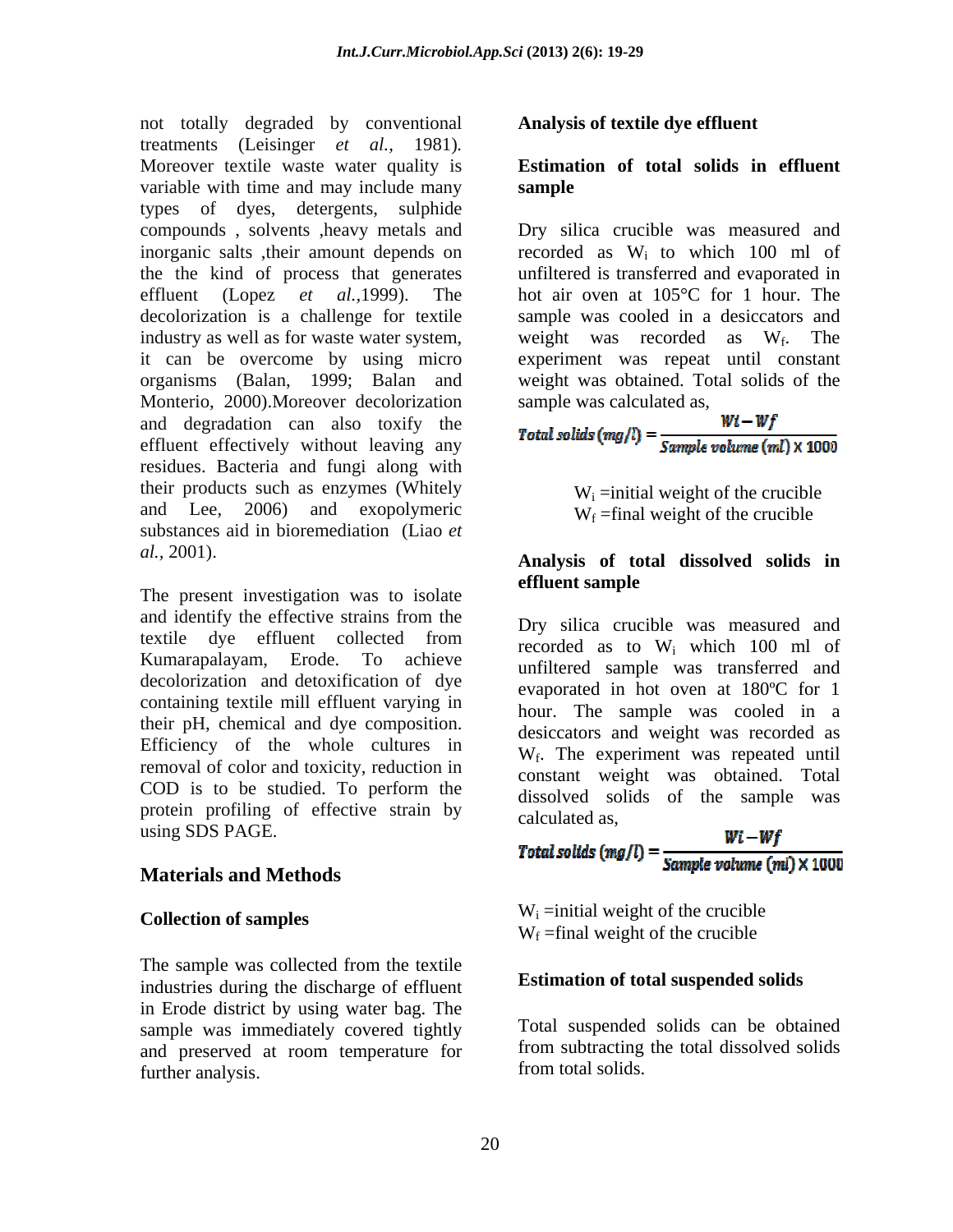Total suspended solids = total solids - total

50 ml of effluent sample was added to one liter of 8 mg/l of oxygen containing water sample. BOD bottle was rinsed clearly with water and pH was neutralized by using acid or alkali. Two BOD bottles was filled with effluent sample and to one bottle 2 ml of manganese sulphate and 2  $V_A$  = Volume (ml) of titrant used for ml of alkali iodine azide solution was added. The bottle was observed for brown  $V_B = V$ olume (ml) of titrant used for water colored precipitate and it was allowed to settle at halfway .Two to three drops of sulphuric acid was added to the bottle. 50 ml of acidified sample was titrated against sodium thiosulphate and observed for pale strains yellow color. Starch indicator was added to the sample and again titrated up to the disappearance of blue color. The remaining bottle was incubated at 20-27ºC The effluent sample was added to 9 ml of for 3-5 days. The final oxygen sterile water, it will give 1:10 or  $10^{-1}$ concentration was estimated after 5 days dilution of original sample, (i.e) the of incubation. Dissolved oxygen of the  $\qquad$  original sample has been diluted to  $1/10^{th}$ . effluent sample was calculated by formula, Similarly 1:100,1:1000 1:10,000 and so

# $2mg/l = \frac{\text{Titrant value x 0.025 x 8 x 100}}{\text{Volume of sample}}$

0.025-normality of the titrant 8-molecular weight of oxygen BOD of the effluent was calculated by the

### **Estimation of chemical oxygen demand** dish.

50 ml of effluent sample was taken in one **Quadrant streaking** conical flask and 50 ml of distilled water in another conical flask, to that 5 ml of potassium dichromate solution was added and it was incubated for 1 hour at 100ºC in water bath. Cool it for 10 minutes. Mix 5 ml of potassium iodide solution and 10 ml of sulphuric acid. Titrate the effluent with 0.1 M sodium thiosulfate and amount of quadrant one to quadrant two. It is

dissolved solids of starch solution, the color turns blue. **Estimation of biological oxygen demand** the complete disappearance of blue color.<br>Volume of sodium thiosulfate used was thiosulfate used was observed. Add 1 ml Again titrate with sodium thiosulfate till the complete disappearance of blue color. Volume of sodium thiosulfate used was noted,

$$
COD (mg/l) = \frac{8 \times C \times V_B - V_A}{V_S}
$$

 $C =$  Concentration of titrant (mM/l)

control and the control of the control of the control of the control of the control of the control of the control of the control of the control of the control of the control of the control of the control of the control of

sample and the state of the state of the state of the state of the state of the state of the state of the state of the state of the state of the state of the state of the state of the state of the state of the state of the

 $V<sub>S</sub>$  = Volume (ml) of water sample taken

#### **Isolation and identification of bacterial strains**

#### **Serial dilution**

formula: BOD = D1-D2 Within tew days colonies of colonies of -1 the contract of the contract of the contract of the contract of the contract of the contract of the contract of the contract of the contract of the contract of the contract of the contract of the contract of the contract o original sample has been diluted to  $1/10^{\text{th}}$ .<br>Similarly 1:100,1:1000 1:10,000 and so dilution of the original sample was prepared. Finally one ml aliquot of all dilution was added to a sterile Petri dish to which are added 9 ml of sterile, cool, molten nutrient agar medium. The dishes were incubated at suitable temperature. Within few days colonies of colonies of each kind of bacteria were grown in Petri dish**.**

#### **Quadrant streaking**

A loop full of the culture was obtained and aseptically transferred to the Petri plate containing media. The inoculums were streaked into the first quadrant and then the loop was shown in flame to sterilize it. Using the sterile loop it was streaked from quadrant one to quadrant two. It is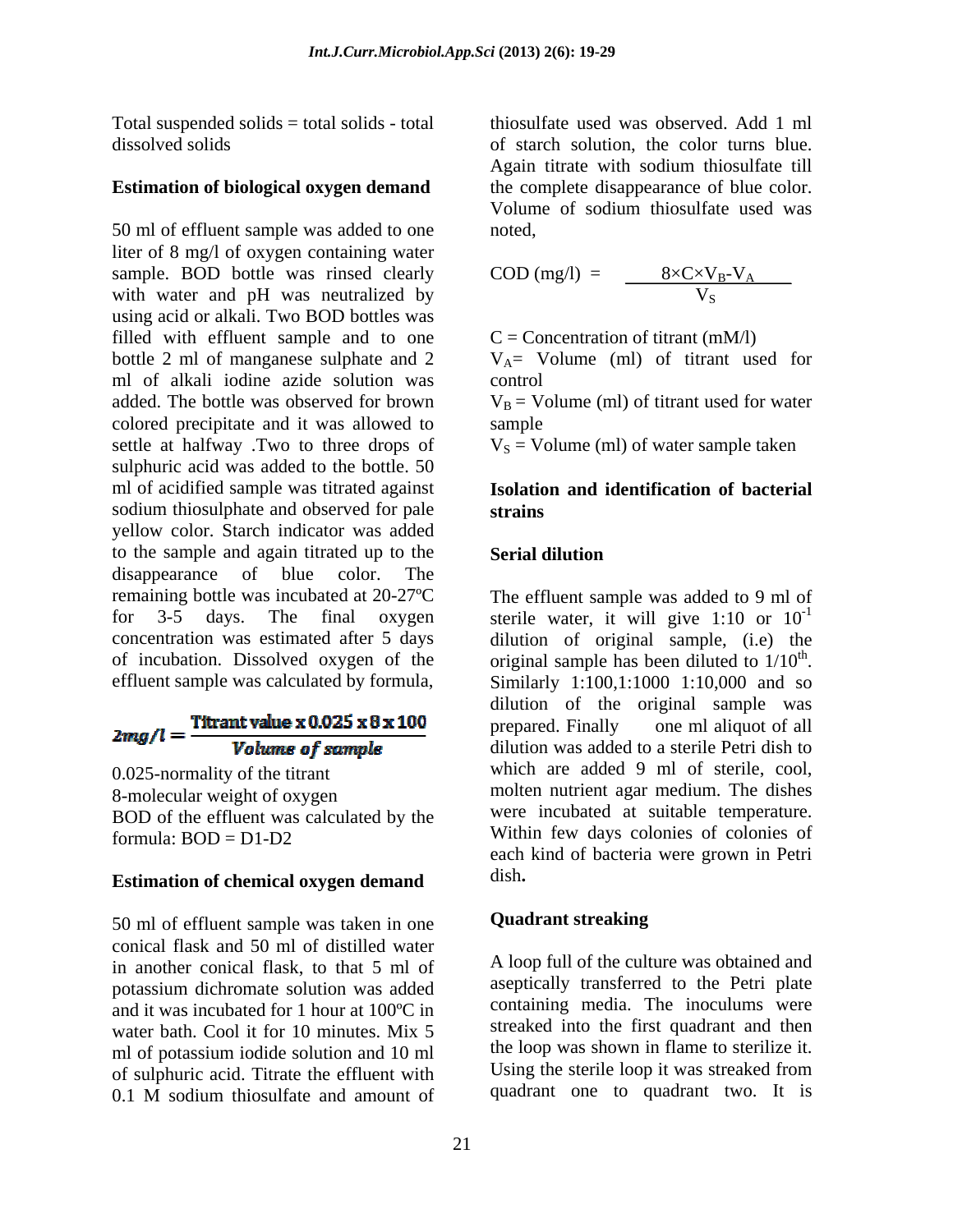one to pick up some organism on the loop. The same general procedure was repeated

#### **Gram staining**

A thin smear of the bacterium was prepared on the slide. To the smear crystal line is loculate the urea broth medium with violet solution was applied for 30 seconds. The slide was then rinsed in clean water and iodine solution was applied for 30 indicator will turn to pink due to alkaline<br>seconds. This in turn was rinsed of f All alture of the medium because of ammonia seconds. This in turn was rinsed off. All cells would be deeply stained and appear blue-purple if the slide was examined. Then 70% ethyl alcohol was applied. This usually takes 20 seconds to one minute. Microscopic examination of the slide will reveal the gram positive bacteria retain the **Indole test** violet iodine combination, whereas gram negative loose the blue-purple color after alcohol wash, and will be of original color. The species which retain the stain are called gram positive, whereas those which Kovac's reagent after the bacterial growth. yield the strain to alcohol were called gram negative. at the junction of medium and reagent as

#### **Biochemical identifcation of unknown bacteria**

One of the TSA slants inoculated for stock working cultures was used. After for 48 hours. Add 5 drops of methyl red incubation a few drops of 3 %  $H_2O_2$  were indicator into one tube of each bacterium, placed on the slant ,vigorous bubble `production on either indicates a positive If it in reaction If there are no bubbles the test is result. reaction. If there are no bubbles, the test is negative.

### **Starch hydrolysis**

A loop full of bacteria was streaked line

streaked several times through quadrant on the plate containing starch agar for quadrant three and four respectively. pouring iodine over the streak line. Iodine The loop was shown in flame between solution reacts to produce a blue color. each quadrant. The plates were inverted Where the starch was hydrolyzed the and incubated for 24-48 hours at room medium was uncolored (clear). This temperature. indicates a positive test. The results were medium and incubated for 24 to 48 hours. After incubation results were obtained by medium was uncolored (clear). This read within a few minutes**.**

### **Urea hydrolysis**

Inoculate the urea broth medium with bacterial culture. Incubate the culture at 37ºC for 48 hours. The phenol red indicator will turn to pink due to alkaline nature of the medium because of ammonia production *.* Otherwise, the indicator will remain yellow at acidic range of pH. Then it shows no urease production by the given microorganism.

#### **Indole test**

Prepare tryptone broth and inoculate it with bacterial culture. Incubate the culture at 37ºC for 48 hours. Add 0.5 ml of After 2 minutes a red color band appears in the case of *E.coli.*

### **Methyl red**

**Catalase test** Prepare MR VP broth tubes , one for bacteria and one as control. Inoculate the broth with bacterial culture and incubate it indicator into one tube of each bacterium , if it turns red color it shows positive result. If it remains yellow it shows negative result.

### **VP test**

Prepare MR VP broth tubes, one for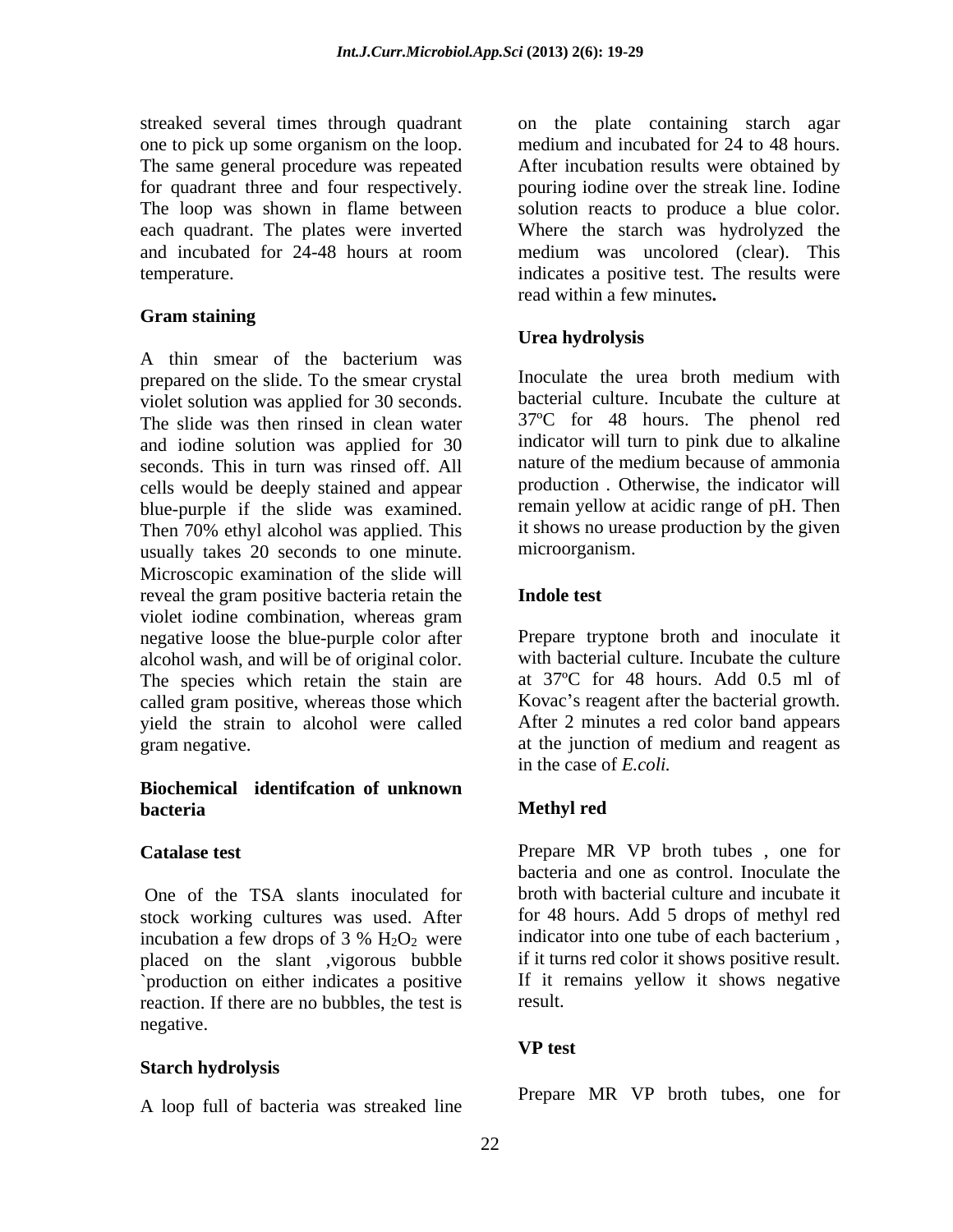bacteria and one as control. Inoculate the broth with bacterial culture and incubate through Shimadzu UV/VIS for 48 hours. Add ten drops of VP I reagent and two to three drops of VP II reagents. If it appears pink red color it shows positive result, if it remains faint SDS PAGE brown color it shows negative result.

Inoculate the bacterium by stabbing to the boured and it was allowed for surface. Incubate the tube at  $37^{\circ}$ C for 48 on the top of separating gel. The bottom

### **Triple Sugar Test**

Three different broth were taken sucrose, **Results and Discussion** lactose, glucose along with beef extract, peptone and pH indicator phenol red for<br>sample acid detection. Durham tube was inverted sample in each tube. Culture was inoculate and The effluent sample collected from the incubate it at 37<sup>o</sup>C for 24 hours. Purple or dyeing industry with smell and red color indicates no fermentation ,yellow temperature of 30ºC. The pH of the color indicates acid production only and effluent was alkaline (8.8). Total solids in yellow color with gas accumulation in the effluent was 89.33 mg/l and total Durham tube indicates acid and gas dissolved solids (TDS) was 144.26 mg/l

## **Screening of bacterial isolates against**

Dye at different concentrations was taken (3 ml, 5 ml, 7 ml, and 10 ml). Decolorization ability of bacterial isolates was then analyzed for effluent in minimal undesirable in water ecology. Both broth medium under static condition for 7 chemically and biologically mediated days. Freshly prepared inoculums of adsorption/reduction of dyes were selected bacteria in nutrient broth were taken and used in these experiments.<br>
Samples of treated dye containing medium<br>
Decrease in pH of the effluent down the were taken into centrifuge tubes. These samples were centrifuged under 8500 rpm count and there hy associated remediation for 10 minutes. The residual amounts of

each dye in medium were monitored through Shimadzu UV/VIS spectrophotometer at its maximum absorbance.

### **SDS PAGE**

**Citrate test** spacer on the gel plate. Resolving gel Prepare Simmons's citrate agar slants. TEMED and APS. The solution was base of the slant. Thereafter, streak the polymerization. Stacking gel was poured hours. Blue color indicates the citrate spacer was removed after 20 minutes and utilization , unutilized citrate indicates no gel was fixed in slab gel unit. Then the color change. sample mixture and the standard protein The gel plate was fixed with appropriate buffer solution was prepared and adds poured and it was allowed for on the top of separating gel. The bottom were loaded then it was subjected to electrophoresis**. Results and Discussion**

### **Physiochemical parameters of effluent sample**

production. and total suspended solid (TSS) was 54.93 dyeing industry with smell and mg/l (Table.1).

**effluent** The physiochemical parameter of the effluent sample collected from the dyeing industry was analyzed .The alkaline pH of textile effluent was associated with the process of bleaching and it is extremely adsorption/reduction of dyes were mediated with the decreasing pH level under redox-mediating compounds . Decrease in pH of the effluent down the stream significantly improved bacterial count and thereby associated remediation.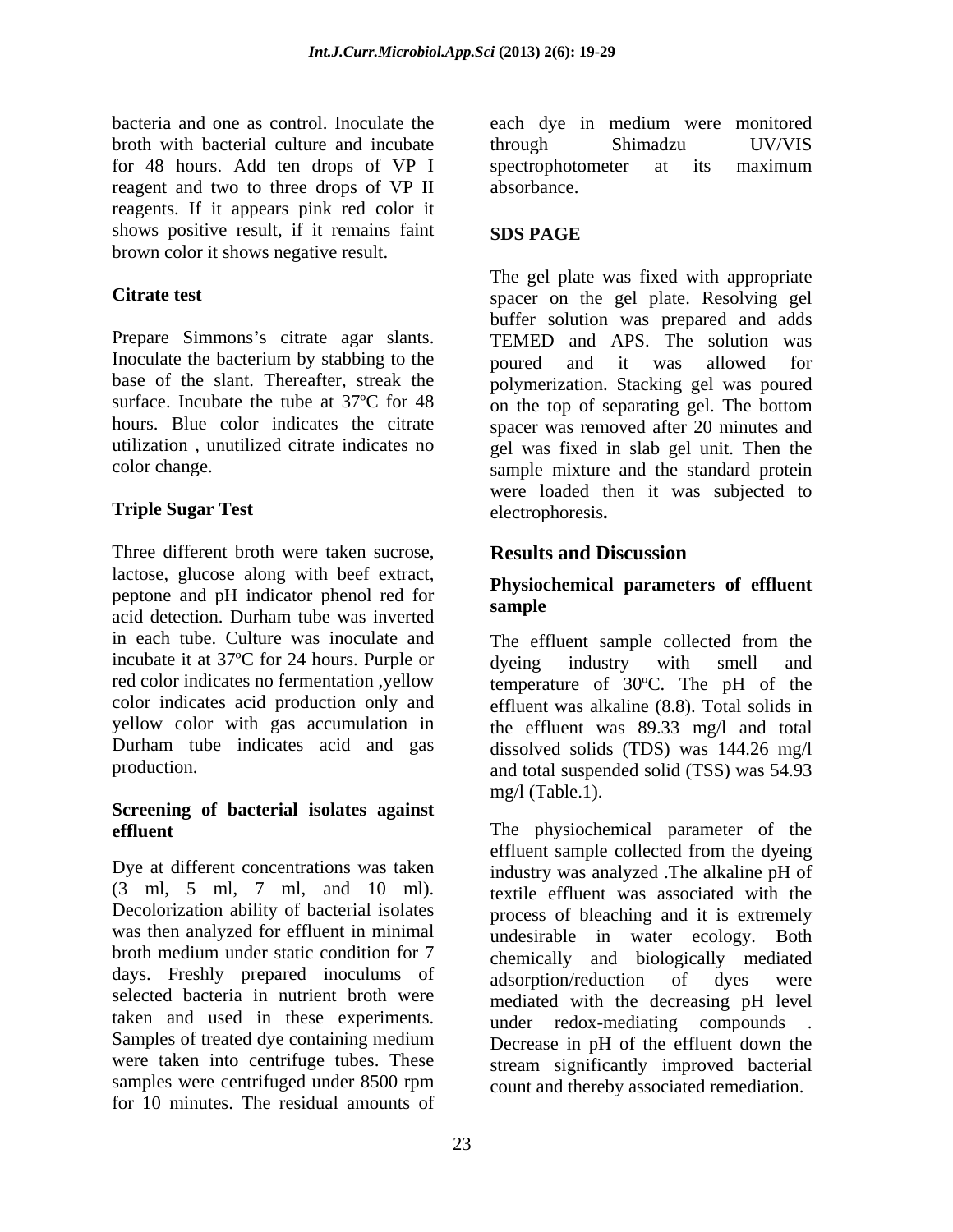The effluent sample were serially diluted and plated for the growth of bacteria and it was incubated for 48 hours at 37°C.<br>The positive result in Catalase, Citrate,

#### **Isolation of pure culture**

A loop full of the mixed culture was obtained and aseptically transferred to the inoculums were streaked for the pure culture of bacteria. The plates were inverted and incubated for 24-48 hours at room temperature.

## **Table.1** Physiochemical analysis of the unknown<br>effluent sample (Table.2).

|                | S.No Parameters              | <b>Results</b> |                    | Bacteria                 |                          |                          |
|----------------|------------------------------|----------------|--------------------|--------------------------|--------------------------|--------------------------|
|                | pH                           | 8.8            | <b>Biochemical</b> |                          | Organism                 |                          |
|                |                              |                | test               |                          | $\overline{\phantom{a}}$ | $\mathbf{3}$             |
| $\bigcap$      | Temperature (°C)             | 30             | Catalase           |                          | $\overline{a}$           |                          |
|                | <b>Smell</b>                 | Disagreeable   | Indole             | $\overline{\phantom{0}}$ | $\sim$ $-$               | $\sim$ $-$               |
|                |                              |                | Methyl red         | $\overline{a}$           | $\sim$ $-$               | $\sim$                   |
|                | <b>Total Dissolved</b>       | 144.26         | <b>VP</b>          | $\sim$                   |                          | $\overline{\phantom{0}}$ |
|                | Solids $(mg/l)$              |                |                    |                          |                          |                          |
|                | Total Solids                 | 89.33          | Citrate            |                          |                          |                          |
|                | (mg/l)                       |                | Starch             | $\sim$                   |                          | $\sim$ $-$               |
|                | Total suspended              | 54.93          | Glucose            |                          |                          | $\sim$                   |
|                | Solids (mg/l)                |                | Lactose            | $\overline{\phantom{0}}$ | $\sim$                   | $\sim$ $-$               |
| $\overline{ }$ | Biological                   | 250            | Sucrose            | $\overline{\phantom{0}}$ | $\sim$ $-$               | $\sim$                   |
|                | <b>Oxygen Demand</b>         |                |                    |                          |                          |                          |
|                | (mg/l)                       |                | Shape              | Rod                      | Rod                      | Rod                      |
| -8             | Chemical Oxygen <sup>1</sup> | 390            | Gram               | $\sim$                   |                          | $\sim$                   |
|                | Demand (mg/l)                |                | Positive           |                          |                          |                          |
|                |                              |                | /Negative          |                          |                          |                          |

#### **Gram staining**

Three organism selected for decolorization were stained using gram staining check the dye-effluent decolorization by

**Isolation and identification of bacterial** technique and viewed through microscope **strains strains strains strains strains strains strains strains strains strains strains strains strains strains strains strains strains strains strains strains strains strains s Serial dilution** through microscope. The result of gram shape of the bacteria was also analyzed through microscope. The result of gram staining whether it is gram positive or gram negative was identified through the

Petri plate containing media. The glucose and negative result in Oxidase, effluent sample (1able.2). stain color.<br>The positive result in Catalase, Citrate, Oxidase and negative result in Indole, MR VP test and starch test confirmed that the unknown organism 1 was *Pseudomonas spp.* The positive result in Starch, citrate, glucose and negative result in Oxidase, Urease confirmed that the unknown organism 2 was *Bacillus spp*. The Positive result in Catalase, Citrate, Oxidase and negative result in nitrate, Starch, Indole, Methyl red and VP confirmed that the unknown organism 3 was *Alcaligenes spp* (Table.2)*.*

#### **Table.2** Biochemical identification of Bacteria and the set of the set of the set of the set of the set of the set of the set of the set of the set o

|                               | 8.8          | <b>Biochemical</b> | Organism |            |     |
|-------------------------------|--------------|--------------------|----------|------------|-----|
|                               |              | test               |          |            |     |
| Temperature $({}^{\circ}C)$   | 30           | <b>Catalase</b>    |          |            |     |
| Smell                         | Disagreeable | Indole             |          | $\sim$ $-$ |     |
|                               |              | Methyl red         |          |            |     |
| <b>Total Dissolved</b>        | 144.26       | <b>VP</b>          |          |            |     |
| Solids (mg/l)<br>Total Solids | 89.33        | Citrate            |          |            |     |
|                               |              | Starch             |          |            |     |
| (mg/l)<br>Total suspended     | 54.93        | Glucose            |          |            |     |
| Solids $(mg/l)$               |              | Lactose            |          | $\sim$ $-$ |     |
| Biological                    | 250          | Sucrose            |          | $\sim$ $-$ |     |
| Oxygen Demand                 |              | Shape              | Rod Rod  |            | Rod |
| (mg/l)                        |              |                    |          |            |     |
| Chemical Oxygen               | 390          | Gram<br>Positive   |          |            |     |
| Demand (mg/l)                 |              | /Negative          |          |            |     |
|                               |              |                    |          |            |     |

#### **Decolorization**

Decolorization assay was performed to check the dye effluent decolorization by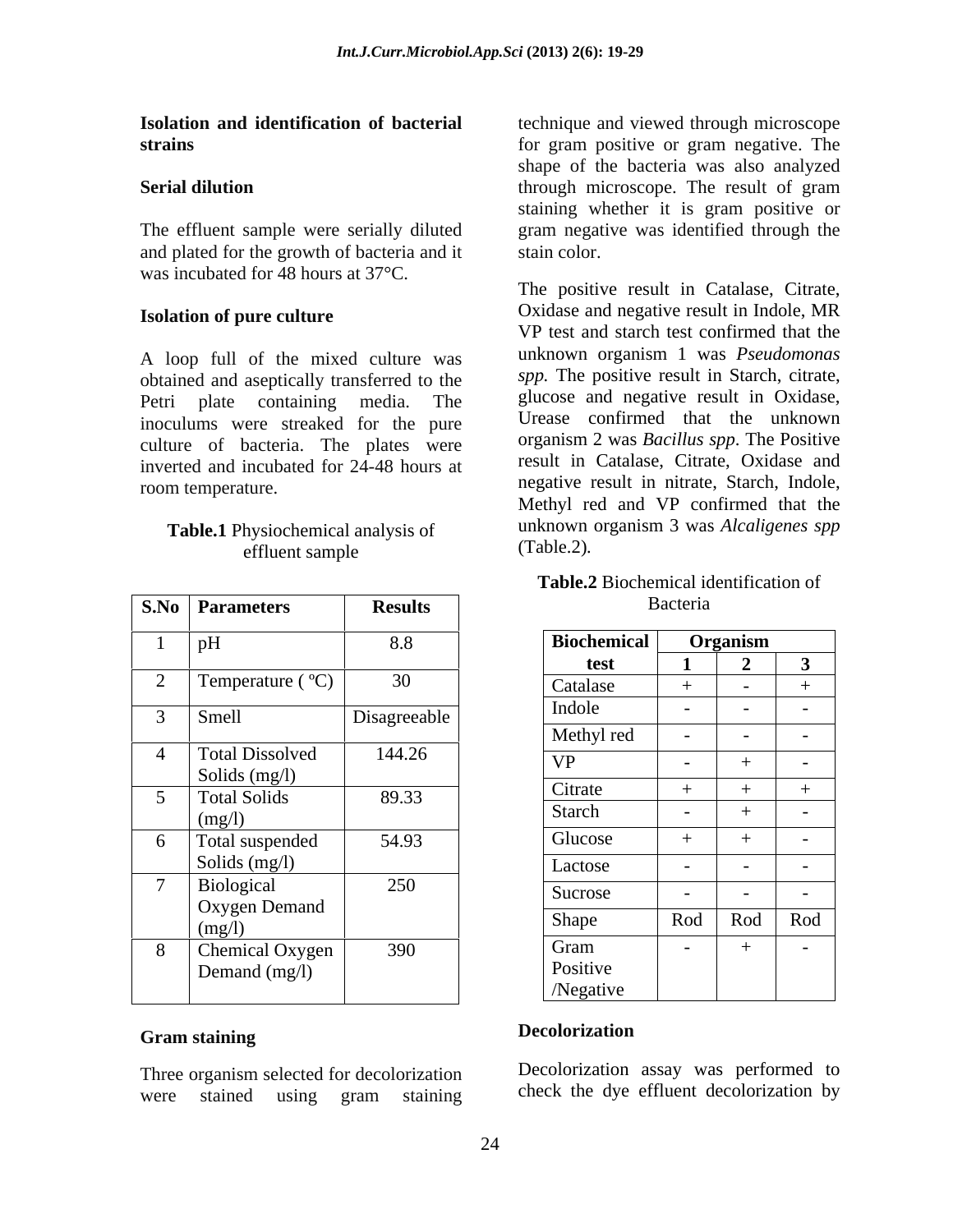bacterial strains, in which the bacterial colonies from pure culture were

The efficiency of dye decolorization by 6). the bacterial isolate was carried out at different concentration of dye 3ml, 5ml,<br>degradation time by *Psuedomonas spp*,  $7 \text{ ml}$  and  $10 \text{ ml}$ . The Decolorization of dye<br>Bacillus spp and Alcaligenes spp. at by bacterial strain was found to be higher in 3 ml concentration when comparing to

The time taken for the decolorization of the dye increases as the concentration concentrations. The degradation rate was increase. The results of the present study are in accordance with and Ventosa *et al.* (1998) reported that the Ajay Kumar Pandey *et al.* (2012). They rate of decolourization may be due to the stated that with increase in dye high metabolic diversity being seen in the concentration the dye decolourizing halophiles due to there extremophilic

transferred. The results of degradation of dye using **Effect of different concentrations of dye** Alcaligenes spp at different dye **on decolorization** concentration for different time period was *Psuedomonas* spp *,Bacillus* spp *and Alcaligenes* spp at different dye concentration for different time period was carried out using ANOVA (Table 3,4 ,5 & 6).

other concentrations. was found that the CD value was inglied at The critical difference value for dye degradation time by *Psuedomonas spp, Bacillus spp and Alcaligenes* spp*.* at various concentrations was calculated. It was found that the CD value was higher at increasing dye concentration.

bacterial strains, in which the bacterial<br>colonies from pure culture were<br>
colonies from pure culture were<br> **Effect of different concentrations of dye**<br> **Effect of different concentrations of dye**<br> **On decolorization**<br> **O** The Bacteria isolated from dye effluent sample was treated against dye at various higher in *Bacillus spp.* Oren *et al*.(1992) and Ventosa *et al.*(1998) reported that the rate of decolourization may be due to the nature.

| Table.<br>different bacterial strains at<br>ation perce<br>dve<br>. at varving<br>color17:<br>effluent<br>itage of<br>-ov<br>,,, |  |
|----------------------------------------------------------------------------------------------------------------------------------|--|
| oncentration<br>†1rst<br><sup>+</sup> interval<br>: dav<br>1n                                                                    |  |

| <b>Bacteria</b>        |                      | Time            |                   | Wavelength (500 nm) |      |
|------------------------|----------------------|-----------------|-------------------|---------------------|------|
|                        | <b>Concentration</b> | <b>Interval</b> | $Avg\pm S.D$      | <b>SEM</b>          | CD   |
| Pseudomonas spp        | 3ml                  | $1st$ day       | $0.72 \pm 0.007$  | 0.03                | 0.13 |
| <b>Bacillus</b> spp    |                      |                 | $0.76 \pm 0.008$  | 0.03                | 0.13 |
| Alcaligenes spp        |                      |                 | $0.833 \pm 0.009$ | 0.03                | 0.13 |
| <i>Pseudomonas</i> spp | 5ml                  | $1st$ day       | $1.24 \pm 0.01$   | 0.01                | 0.06 |
| <b>Bacillus</b> spp    |                      |                 | $1.25 \pm 0.008$  | 0.01                | 0.06 |
| Alcaligenes spp        |                      |                 | $1.42 \pm 0.012$  | 0.01                | 0.06 |
| <i>Pseudomonas</i> spp | 7ml                  | $1st$ day       | $1.08 \pm 0.005$  | 0.04                | 0.17 |
| <b>Bacillus</b> spp    |                      |                 | $1.198 \pm 0.011$ | 0.04                | 0.17 |
| Alcaligenes spp        |                      |                 | $2.256 \pm 0.103$ | 0.04                | 0.17 |
| <i>Pseudomonas</i> spp | $10 \text{ ml}$      | $1st$ day       | $2.1 \pm 0.060$   | 0.06                | 0.24 |
| <b>Bacillus</b> spp    |                      |                 | $2.293 \pm 0.021$ | 0.06                | 0.24 |
| Alcaligenes spp        |                      |                 | $2.56 \pm 00.151$ | 0.06                | 0.24 |

**SEM**-Standard Error Mean;**CD**- Critical Difference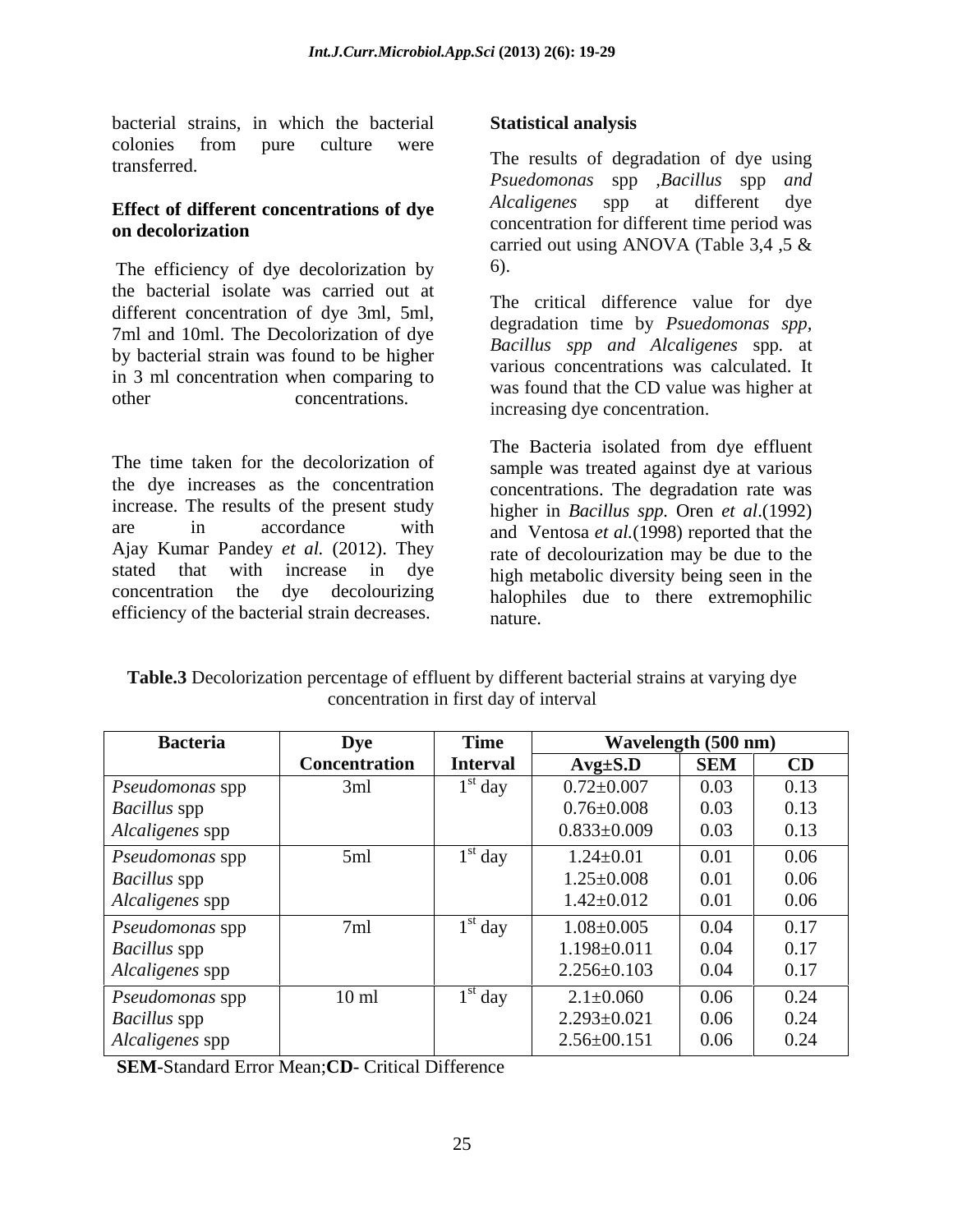| <b>Bacteria</b>     | Dye             | <b>Time</b>        |                   | Wavelength (500 nm)         |                     |
|---------------------|-----------------|--------------------|-------------------|-----------------------------|---------------------|
|                     | Concentration   | Interval           | $Avg\pm S.D$      | <b>SEM</b>                  | CD                  |
| Psuedomonas spp     |                 |                    | $0.26 \pm 0.001$  | $\Omega$ $\Omega$ 1<br>0.01 | 0.07                |
| <b>Bacillus</b> spp | 3ml             | $5th$ day          | $0.340{\pm}0.008$ | 0.01                        | 0.07                |
| Alcaligenes spp     |                 |                    | $0.716 \pm 0.03$  | 0.01                        | 0.07                |
| Psuedomonas spp     |                 |                    | $1.24 \pm 0.012$  | 0.05                        | $\overline{0.2}$    |
| <b>Bacillus</b> spp | 5ml             | $5th$ day          | $1.34 \pm 0.136$  | 0.05                        | 0.2                 |
| Alcaligenes spp     |                 |                    | $1.42 \pm 0.014$  | 0.05                        | 0.2                 |
| Psuedomonas spp     |                 |                    | $1.3 \pm 0.022$   | 0.01                        | $\frac{0.06}{0.06}$ |
| <b>Bacillus</b> spp | 7ml             | $5^{\text{m}}$ day | $1.38 \pm 0.027$  | $0.01\,$                    |                     |
| Alcaligenes spp     |                 |                    | $1.85 \pm 0.012$  | 0.01                        | 0.06                |
| Psuedomonas spp     |                 |                    | $1.91 \pm 0.005$  | 0.05                        | 0.2                 |
| <b>Bacillus</b> spp | $10 \text{ ml}$ | $5th$ day          | $2.179 \pm 0.10$  | 0.05                        | 0.2                 |
| Alcaligenes spp     |                 |                    | $2.311 \pm 0.10$  | $0.05\,$                    | 0.2                 |

**Table.4** Decolorization percentage of effluent by different bacterial strains at varying dye concentration in fifth day of interval

**SEM**-Standard Error Mean,**CD**- Critical Difference

**Table.5** Decolorization percentage of effluent by different bacterial strains at varying dye concentration in tenth day of interval

| <b>Bacteria</b>     | Dye                  | <b>Time</b>   |                   | Wavelength (500 nm)       |                              |  |
|---------------------|----------------------|---------------|-------------------|---------------------------|------------------------------|--|
|                     | <b>Concentration</b> | Interval      | $Avg\pm S.D$      | $\overline{\mathbf{SEM}}$ |                              |  |
| Psuedomonas spp     |                      |               | $0.24 \pm 0.016$  | 0.01                      | $\frac{\overline{CD}}{0.04}$ |  |
| <b>Bacillus</b> spp | 3ml                  | $10^{th}$ day | $0.248 \pm 0.01$  | 0.01                      | 0.04                         |  |
| Alcaligenes spp     |                      |               | $0.64 \pm 0.022$  | 0.01                      | 0.04                         |  |
| Psuedomonas spp     |                      |               | $1.12 \pm 0.009$  | 0.02                      | 0.09                         |  |
| <b>Bacillus</b> spp | 5ml                  | $10^{th}$ day | $1.186 \pm 0.05$  | 0.02                      | 0.09                         |  |
| Alcaligenes spp     |                      |               | $1.535 \pm 0.01$  | 0.02                      | 0.09                         |  |
| Psuedomonas spp     |                      |               | $0.64 \pm 0.022$  | 0.01                      | 0.03                         |  |
| <b>Bacillus</b> spp | 7ml                  | $10^{th}$ day | $1.23 \pm 0.012$  | 0.01                      | 0.03                         |  |
| Alcaligenes spp     |                      |               | $1.325 \pm 0.008$ | 0.01                      |                              |  |
| Psuedomonas spp     |                      |               | $0.65 \pm 0.007$  | 0.2                       | $\frac{0.03}{0.9}$           |  |
| <b>Bacillus</b> spp | $10 \text{ ml}$      | $10^{th}$ day | $1.32 \pm 0.02$   |                           | 0.9                          |  |
| Alcaligenes spp     |                      |               | $1.26 \pm 0.003$  | $0.2\,$                   | 0.9                          |  |

**SEM**-Standard Error Mean,**CD**- Critical Difference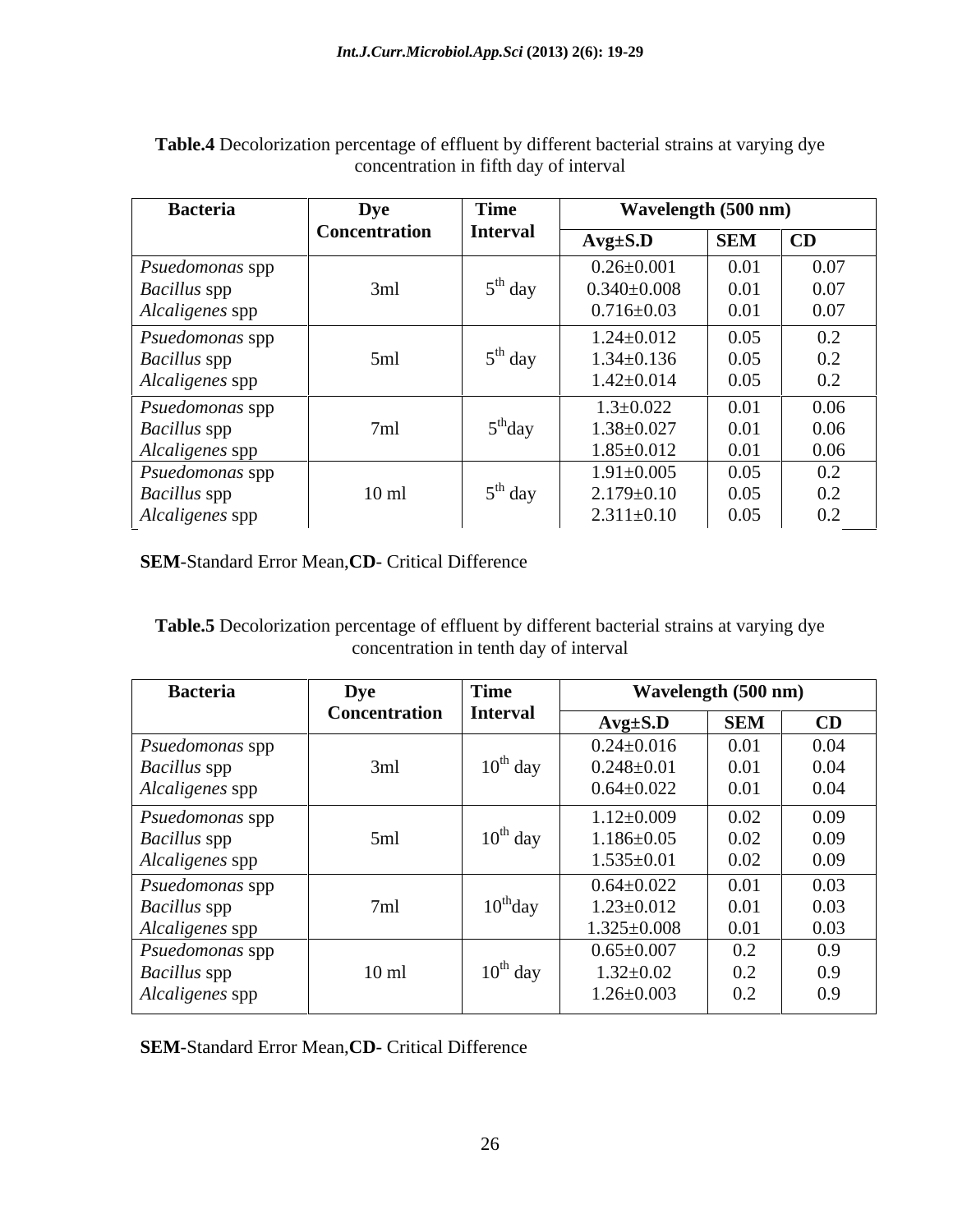| <b>Bacteria</b>     | <b>Dye</b>               | Time                 | Wavelength (500 nm) |            |      |  |  |  |
|---------------------|--------------------------|----------------------|---------------------|------------|------|--|--|--|
|                     | Concentration   Interval |                      | $Avg\pm S.D$        | <b>SEC</b> | CD   |  |  |  |
| Psuedomonas spp     |                          |                      | $0.22 \pm 0.01$     | 0.02       | 0.09 |  |  |  |
| <b>Bacillus</b> spp | 3ml                      | $15^{\rm th}$ day    | $0.24 \pm 0.013$    | 0.02       | 0.09 |  |  |  |
| Alcaligenes spp     |                          |                      | $0.403 \pm 0.016$   | 0.02       | 0.09 |  |  |  |
| Psuedomonas spp     |                          |                      | $0.0167 \pm 0.01$   | 0.03       | 0.13 |  |  |  |
| <b>Bacillus</b> spp | 5ml                      | $15^{th}$ day        | $0.82{\pm}0.01$     | 0.03       | 0.13 |  |  |  |
| Alcaligenes spp     |                          |                      | $1.23 \pm 0.02$     | 0.03       | 0.13 |  |  |  |
| Psuedomonas spp     |                          |                      | $0.51 \pm 0.053$    | 0.05       | 0.2  |  |  |  |
| <b>Bacillus</b> spp | 7ml                      | $15^{\text{th}}$ day | $0.81 \pm 0.01$     | 0.05       | 0.2  |  |  |  |
| Alcaligenes spp     |                          |                      | $1.12 \pm 0.11$     | 0.05       | 0.2  |  |  |  |
| Psuedomonas spp     |                          |                      | $1.17 \pm 0.01$     | 0.04       | 0.1  |  |  |  |
| <b>Bacillus</b> spp | $10$ ml                  | $15th$ day           | $1.2 \pm 0.01$      | 0.04       | 0.1  |  |  |  |
| Alcaligenes spp     |                          |                      | $2.13 \pm 0.1$      | 0.04       | 0.1  |  |  |  |

**Table.6** Decolorization percentage of effluent by different bacterial strains at varying dye concentration in fifteen days of interval

#### **SEM**-Standard Error Mean,**CD**- Critical Difference

At the fifth day of interval the absorbance its product for degradation. The organism

absorbance value than first day and fifth can able to grow in alkaline environment. day interval of time. The enzyme rate released by the organism for the **SDS page** degradation was higher. The results of Saratale *et al.*, (2009) showed that the SDS-PAGE was carried out with 8% isolate showed complete Decolorization, separating gel and 4% stacking gel. SDS enzymes. The enzymes of the samples by the isolated enzymes.

value found to be reduced than first day *Pseudomonas* spp and *Bacillus* spp can due to the degradation of dye by the grow in alkaline environment of dye and organism. The degradation rate was they gave similar decolorization results. observed to be slow in the increased dye This study is in accordance with Chang *et*  concentration. The time taken for the *al.,* (2011).They suggested that the Decolorization of the dye increases as the *Bacillus* spp. grows very well in the pH concentration increases. The results of the range of 5–9 and *Pseudomonas* spp. present study is in accordance with Ajay exhibited best decolorization at pH 7.0 Kumar Pandey *et al.*, (2012).  $\qquad \qquad$  with constant decolorization rate up to pH At the tenth day of interval the degradation dye effluent and its product but in low rate rate was high, this results in the less than other two organisms. *Alcaligenes* spp its product for degradation. The organism 9.5. *Alcaligenes* spp also found to degrade

#### **SDS page**

this could be due to a greater production of PAGE was done after the treatment of dye The bacterial isolated from dye effluent found to be increased from each day. It were reported to be used against dye and was observed from the protein bands.SDS-PAGE was carried out with 8% separating gel and 4% stacking gel. SDS effluent samples by the isolated organisms. The protein concentration was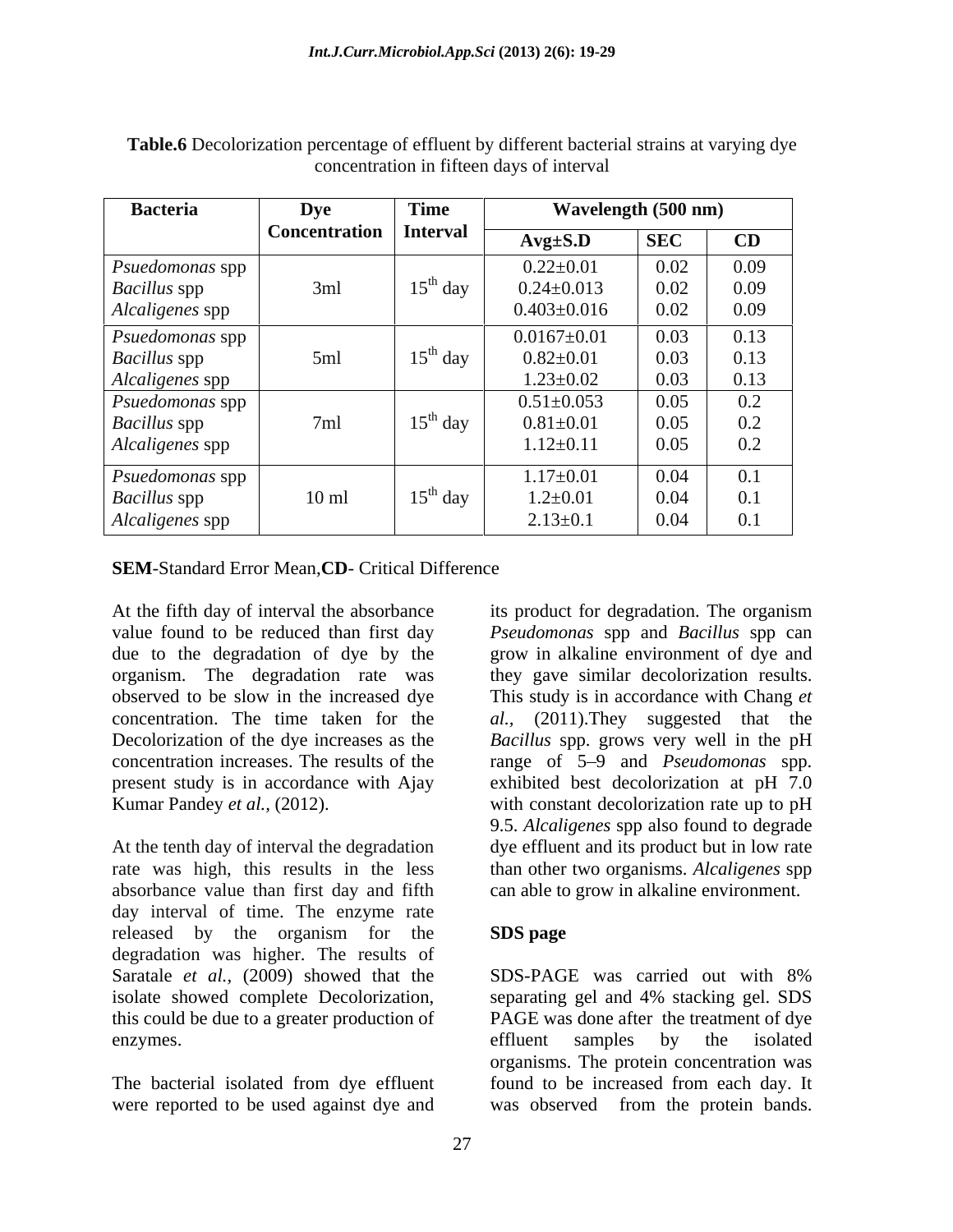Lane 4 was loaded with fifth day , Lane 3 showed that the biological method of was loaded with tenth day degraded sample and Lane 2 was loaded with for removing the color from the effluent. fifteenth day degraded sample .The result The pattern profiling of effective strain showed that protein concentration was was carried out. The degradation method high in the lane 2 than lane 3 and 4. This is useful to remove the dye from the is due to release of protein by the effluent. The present invention indicates organism for degradation of the dye in the effluent. The analysis of protein in the viable means in ridding dye waste water.

The textile effluent collected from the Kumarapalayam area has lagre amount of chemicals. The method of textile dye<br>degradation is a ecofriendly and cost are authors are thankful to the degradation is a ecofriendly and cost effective method in which bacterial isolates are used for dye degrading. In this study,a decolorizing bacterial strains were isolated from the effluent. *Pseudomonas* spp showed higher decolorizing activity through a degradation mechanism rather than other two strains. With high project scheme (2012-2013). The authors decreasing activity are thankful to TNSCST, Chennai, degradative and decolorizing activity are thankful to<br>against dyes it can be used by the textile Tamilnadu, India. against dyes it can be used by the textile industries. The experimental results

sample was shown in the figure 4.5.1. Hence the treated water can be reused in treatment is effective alternative method for removing the color from the effluent. that microbial decolourization could be a the dying industries.

#### **Acknowledgement**

The authors are thankful to the management, The Principal , Professor and Head, Department of Biotechnology for providing necessary lab facilities during the study period. The project was funded by Tamil Nadu State Council for Science and Technology,Chennai under students project scheme (2012-2013).The authors are thankful to TNSCST, Chennai, Tamilnadu, India.

**Figure.1** SDS PAGE (8%) Showing different Protein bands of *Pseudomonas* spp.



- Lane 1: Marker
- Lane 2: *Pseudomonas spp* dye degraded sample (fifteenth day) Lane 3: *Pseudomonas spp* dye degraded sample (tenth day) Lane 4: *Pseudomonas spp* dye degraded sample (fifth day)